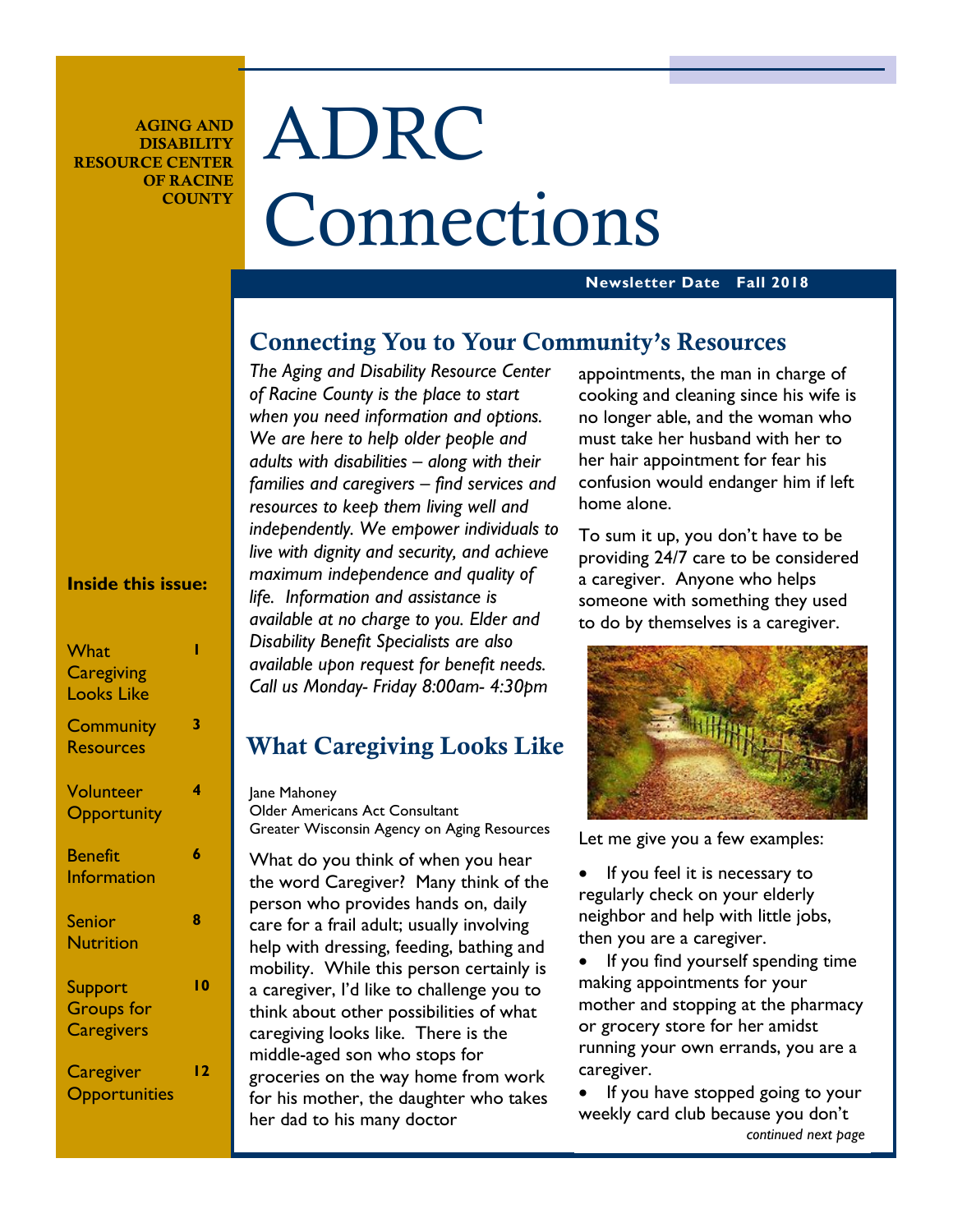#### **Page 2**



#### *continued from front page*

feel you can leave your spouse at home alone, you are a caregiver.

•If you spend time making phone calls to help your sister find an assisted living facility or to set up home care services you are a caregiver.

It is important to recognize yourself as a caregiver for several reasons. First, caregiving is often a role you do not anticipate and one that brings new challenges and responsibilities. Identifying yourself as a caregiver is the first step to handling the extra stress you may be feeling. Attending a caregiver support group, reading information on caregiver health, or talking to a trusted friend or professional about your situation are all good ways to gain support.

Second, identifying yourself as a caregiver can help you connect with community resources. Getting help from a home care agency, respite day program, home delivered meals, or a volunteer driver are some ways to reduce your stress as a caregiver. Information about these services is available at the Aging & Disability Resource Center (ADRC).

And finally, seeing yourself as a caregiver helps you understand the importance of the things you do and may result in involving others to help! Sharing tasks with family members, friends, or neighbors will take some of the responsibility off of you and provide even more support for the person receiving help.

No matter what your caregiving looks like, the assistance you provide is vitally important to the life of the person you are helping. It is often the difference between the person living in their own home and living in a care facility. If you are a caregiver, call the ADRC at 262-833-8777 and see how we can help!

#### **A Hard Look at Caregiving**

By Marilyn Joyce Caregiver Support Specialist - ADRC

*Dorothy took this afternoon off work to take her father to a medical appointment, pick up his new prescription, and make sure he has something to eat for supper. Now she's on her way home for after-work chores and children's homework needs. Paperwork for her Dad's medical and financial matters will be saved for after kids are in bed. Dorothy had planned to go back to school this year and gain more expertise and to hopefully improve her income. Instead, she has many days like this. Week after week, her check is short. Dorothy loves her dad and would do anything for him, but she worries a lot.* 

*Richard helps Sharon, his 45-year-old daughter, into his car and folds her walker into the trunk. Sharon has been attending her once-a-week day program. She was hit by a car when she was just nine years old. She suffered a brain injury and will always require help with her daily needs. Since his wife passed away, that has been Richard's responsibility. He loves this girl who has grown up with many struggles. The tears come when he remembers milestones like teaching her to ride a bike. He feels refreshed now, from his time at the golf course. He also feels some jabbing guilt when he thinks about the multitude of chores he ignored today. Tonight, he may find it hard to sleep, as he thinks about what will happen to Sharon after he is gone. Someone has told him to call the ADRC for assistance with support and future planning.* 

*Shirley is driving home from the walk-in clinic where she was treated for a back injury. Last night her husband William fell on the floor. Shirley tried to help him up. She heard a crack, and today she has great pain and can't stand up straight. She was given medication for pain and told to "take it easy for a few days and then follow up*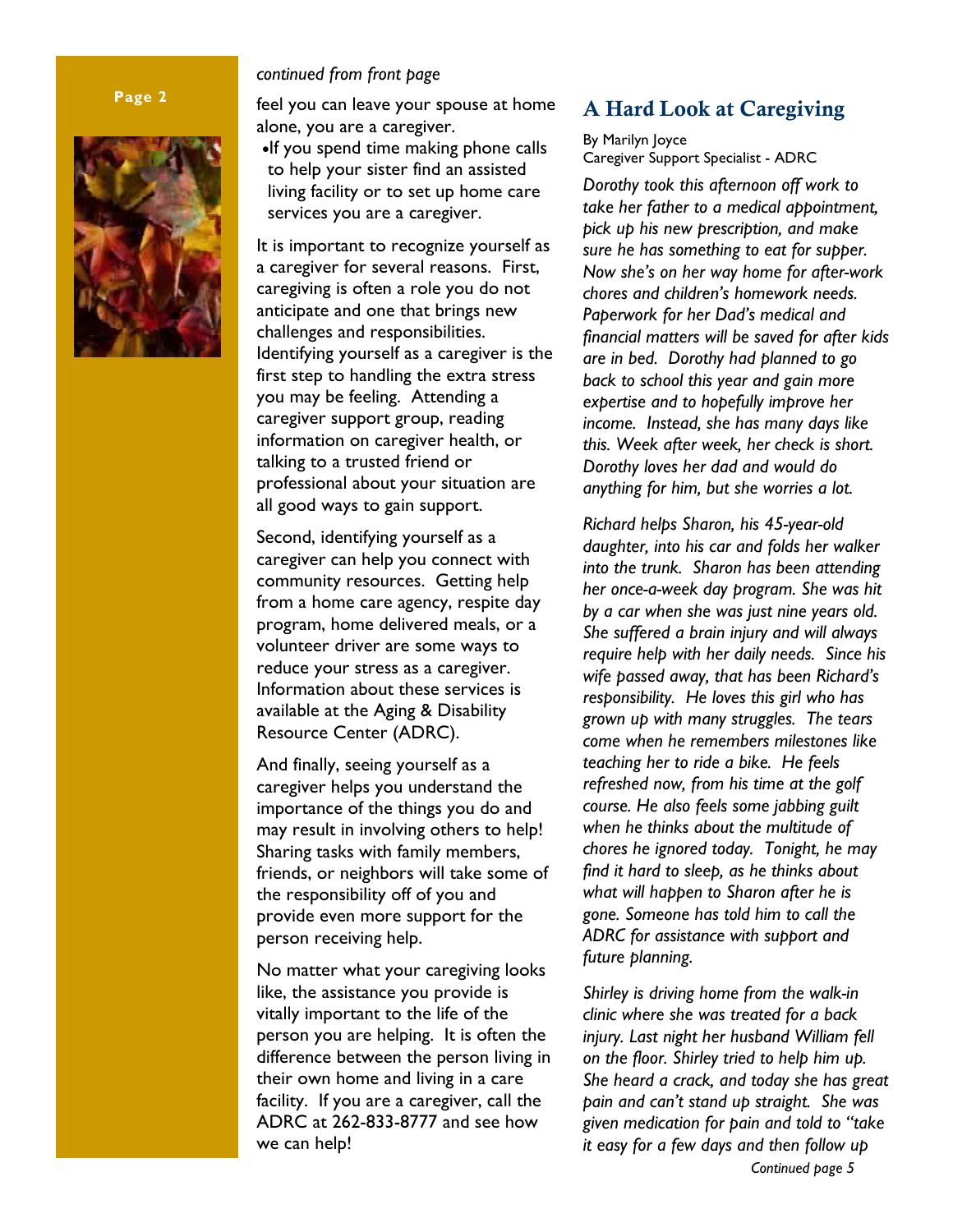#### **Transition to Adulthood**

Turning 18 is a milestone for many people. For people living with a disability, it can also mean a time of other changes as well. The ADRC is a source of assistance to help young adults with disabilities and their families consider options as early as age 17.5 who are transitioning into adulthood. Whether you are considering moving out on your own and may need assistance in your new home, or are considering post-secondary education and want to know which schools have accommodations for people with disabilities or if you are looking for assistance in knowing what benefits you may be entitled to as an adult with a disability, the ADRC can help you understand your options. Guardianship, vocational skills, education, health insurance, social

security, recreational activities, transportation and in-home assistance are all topics that someone living with a disability may consider seeking knowledge about at some point in life. The ADRC is a free and unbiased source of this information tailored to suit your individual needs. Consider contacting the ADRC to begin your relationship with a friendly ADRC specialist today.

See other Transition information at: https://www.adrc.racineco.com/site/4 46/transition to adulthood.aspx

The ADRC also has information and resources to assist adults with physical and intellectual disabilities who are not in the transition process.



*Preparing for graduation and thinking about the future beyond high school is a very exciting time in anyone's life. The possibilities are endless.* 

### **Community Resources**

*This column highlights some of the many resources in our community. For more, see the Community Resource Directory available from the Aging and Disability Resource Center (262-833-8777) or* www.adrc.racinecounty.com *.*

Everybody needs a little time away now and again. With the fall season, many times our schedules change, and while we are planning and preparing, there is often little thought given to self-care. The word respite conjures up different things to different people, but at the bottom it means taking some time off and taking a break from the everyday routine.

There are many possibilities for respite. Check out any of the ADRC directories (see:

https://www.adrc.racinecounty.com/site/ 453/service\_directory.aspx ) to find information about respite, leisure

activities, and other programs and services that can help with that "little bit of time away." You can also call the ADRC weekdays between 8 am and 4:30 pm to talk to an information and resource specialist about your current situation, or to make plans for the long term. You can also request paper copies of any of our resource materials.

Call the ADRC at 262-833-8777



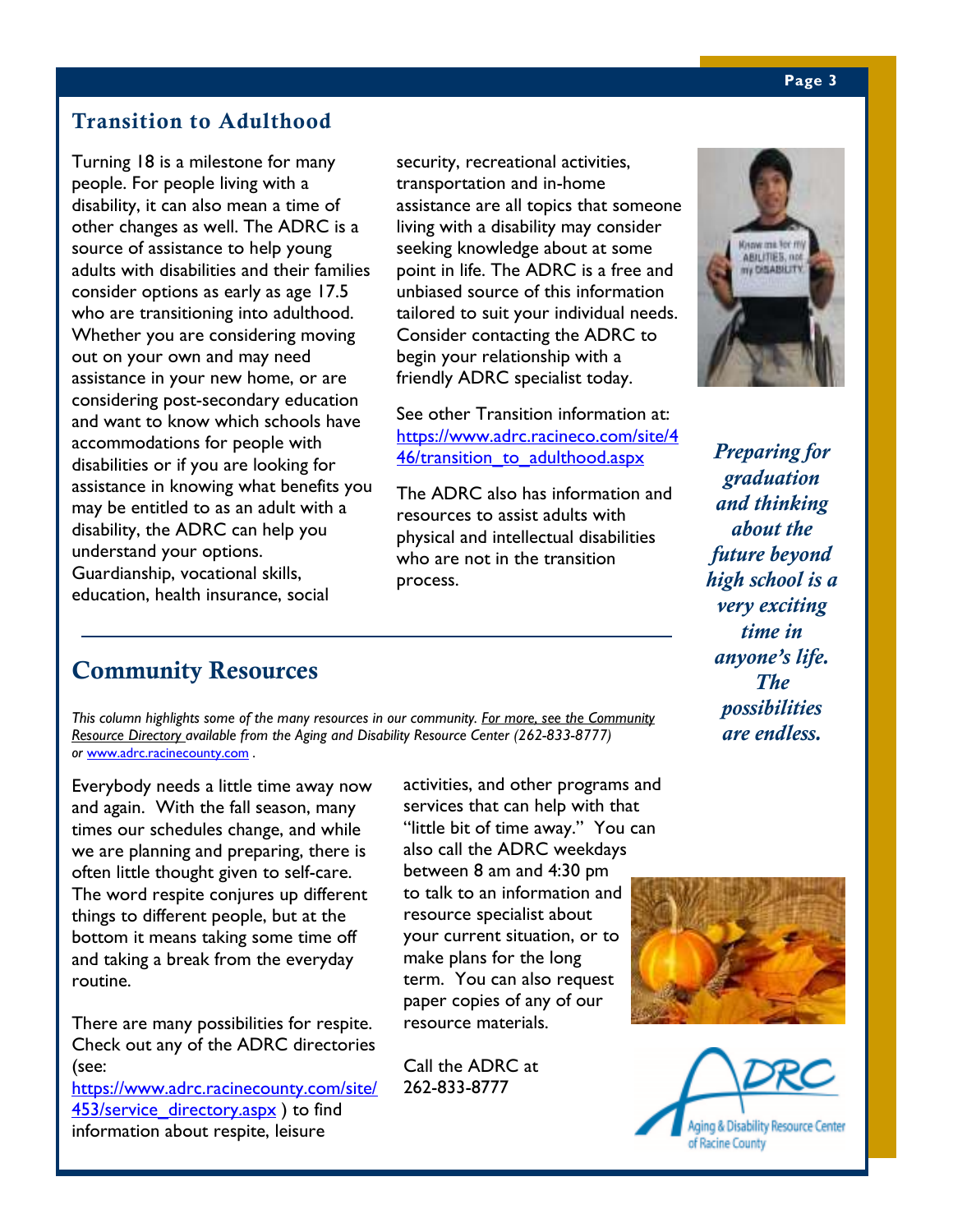#### **Meals on Wheels Needs Volunteer Drivers!**



Provide seniors with a nutritious lunch and a friendly visit.

# **Volunteer drivers drive one day a week Monday – Friday with a time commitment of about 1.5 hours.**

*If you are interested in learning more about joining our excellent volunteer team, please call Ruth Stauersbol, Volunteer Coordinator 262-833-8766 or email ruth.stauersbol @racinecounty. com* 

Volunteer schedules are flexible. So, if driving one day a week does not work for you, volunteers can pick up open routes when it fits into their schedules.

# **We welcome teams of drivers from companies, churches, or other organizations to "Adopt" a route on a specific day each week.**

**\*There is currently a critical need for drivers in the Waterford/Wind Lake area.** 

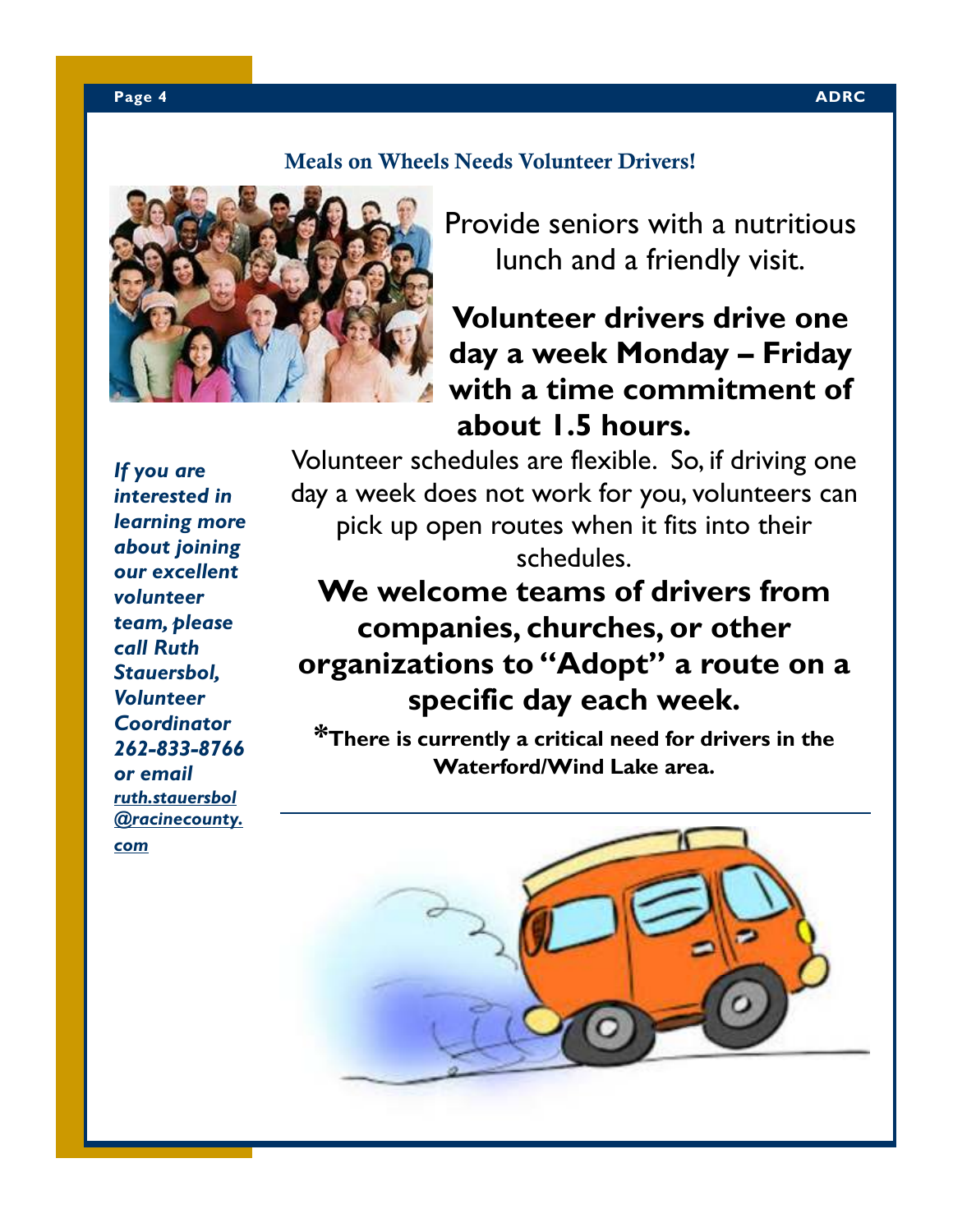#### *Continued from page 2* **… A Hard Look at Caregiving**

*with your doctor." "Fat chance," she thinks. "I hope William's not on the floor again when I get home." She loves this stubborn man, who will not hear of anyone coming in to help her. It's going to take courage to tell him she can't do it all anymore. She remembers another person from her Caregiver Support Group who was in a similar situation as few months ago. Things are better for him since then. This gives Shirley hope.* 

Almost all long-term care in our country is provided by unpaid caregivers, usually family members. These brave and generous people usually have no preparation for their roles which may last for a decade or more. Here are a few facts that would be beneficial to know and act on early:

#### **It Takes a Team**

Caregiving is not an individual sport. It's more like a relay event where people take turns and have time for rest and sustenance. This event could be years long and will likely involve a crisis or two. So, energy must be conserved! What's more, the training for this event is mostly up to you. Oh, and you become a coach...for yourself, your team, the public, and sometimes medical providers!!

#### **It is a Health Risk**

Studies have shown that caregivers are more likely to have serious illnesses and even die prematurely than non-caregivers their age.

#### **It has Financial Consequences**

Caregivers often miss out on wages

or career opportunities, have out-of -pocket expenses such as travel or added childcare, or even give up jobs or careers.

#### **It has Relationship Consequences**

Friendships may change. You may become less connected with extended family, social engagements drop off, grandchildren grow and change, marriages and parenting may be strained. Each family is unique. We see estrangement and peacemaking occur in caregiving families.

#### **It has Lifetime Consequences**

Caregiving may change (in both positive and negative ways) how you planned to spend part of your life.

#### **Its Effects Creep in Unnoticed**

Burnout sneaks up insidiously, and you may not notice that you are living with exhaustion until it shouts at you through chest pain, digestive trouble, chronic anger, or depression.

#### **Self-Care is the #1 Duty or a Good Family Caregiver!**

Kindness, gentleness, and care for yourself are requirements **now,** not luxuries to keep in a box until you catch up with other things. Self-care is not selfish. Remember that there is caregiver support available through the ADRC.

**Most former caregivers report feeling glad they filled this role** They say there were benefits they

*Continued page 10*

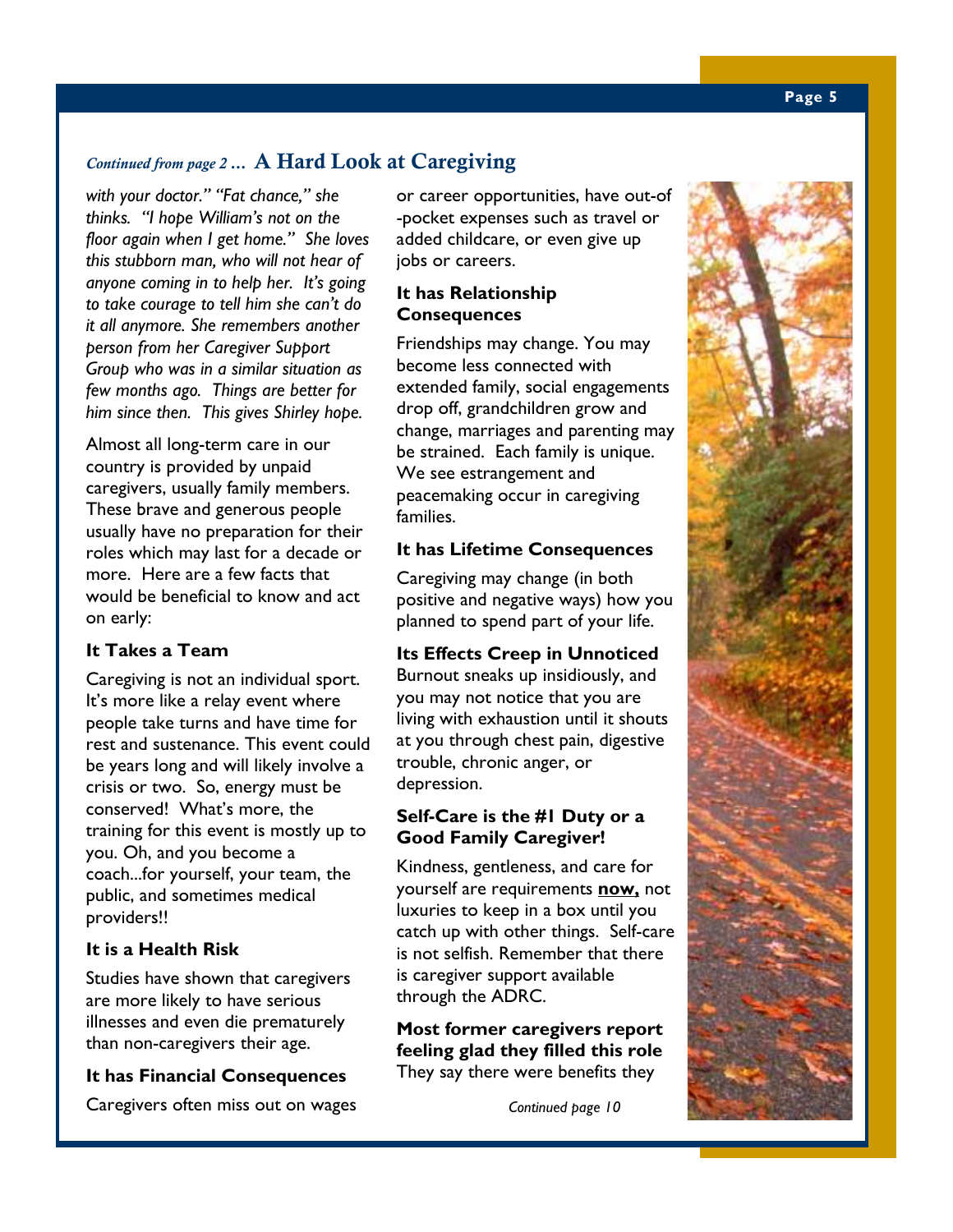#### **Page 6 ADRC 2012 12:00:00 ADRC 2013 12:00:00 ADRC 2014 12:00:00 ADRC 2014 12:00:00 ADRC**



#### **Your Benefits**

**Important Numbers**  (Toll Free)

**Social Security**  Local: 866-270-8629 USA: 800-772-1313

**Medicare**  1-800– Medicare (800-633-4227)

**Wisconsin Medicaid Member services**: 800-362-3002

**Wisconsin Kenosha Racine Partners Consortium (WKRP)**  888-794-5820



#### **Medicare Open Enrollment is drawing near October 15th – November 7th**

The Medicare Open Enrollment period is from October 15 until December 7 each year. For 2018 Medicare coverage, open enrollment ended on December 7, 2017. For 2019 coverage, open enrollment will run from October 15, 2018, to December 7, 2018.

During the annual enrollment period (AEP) you can make changes to various aspects of your coverage.

•You can switch from Original Medicare to Medicare Advantage, or vice versa. •You can also switch from one

Medicare Advantage plan to another, or from one Medicare Part D (prescription drug) plan to another.

•And if you didn't enroll in a Medicare Part D plan when you were first eligible, you can do so during the general open enrollment, although a late enrollment penalty may apply.

If you want to enroll in a Medicare Advantage plan, you must meet some basic criteria.

•You must be enrolled in Medicare Part A and B.

•You must live in the plan's service area.

•You cannot have End-Stage Renal Disease (some exceptions apply).

For more information and assistance please contact: Aging & Disability Resource Center at 262-833-8777

*Do you need Extra Help paying for Medicare prescription drug coverage? If you have limited income and resources, you may qualify for Extra Help to pay your prescription drug costs. Visit https:// secure.ssa.gov/ i1020/start to apply online. Or, call Social Security at* 

*800-772-1213 and ask for form SSAi1020. TTY users can call 800-325-0778.*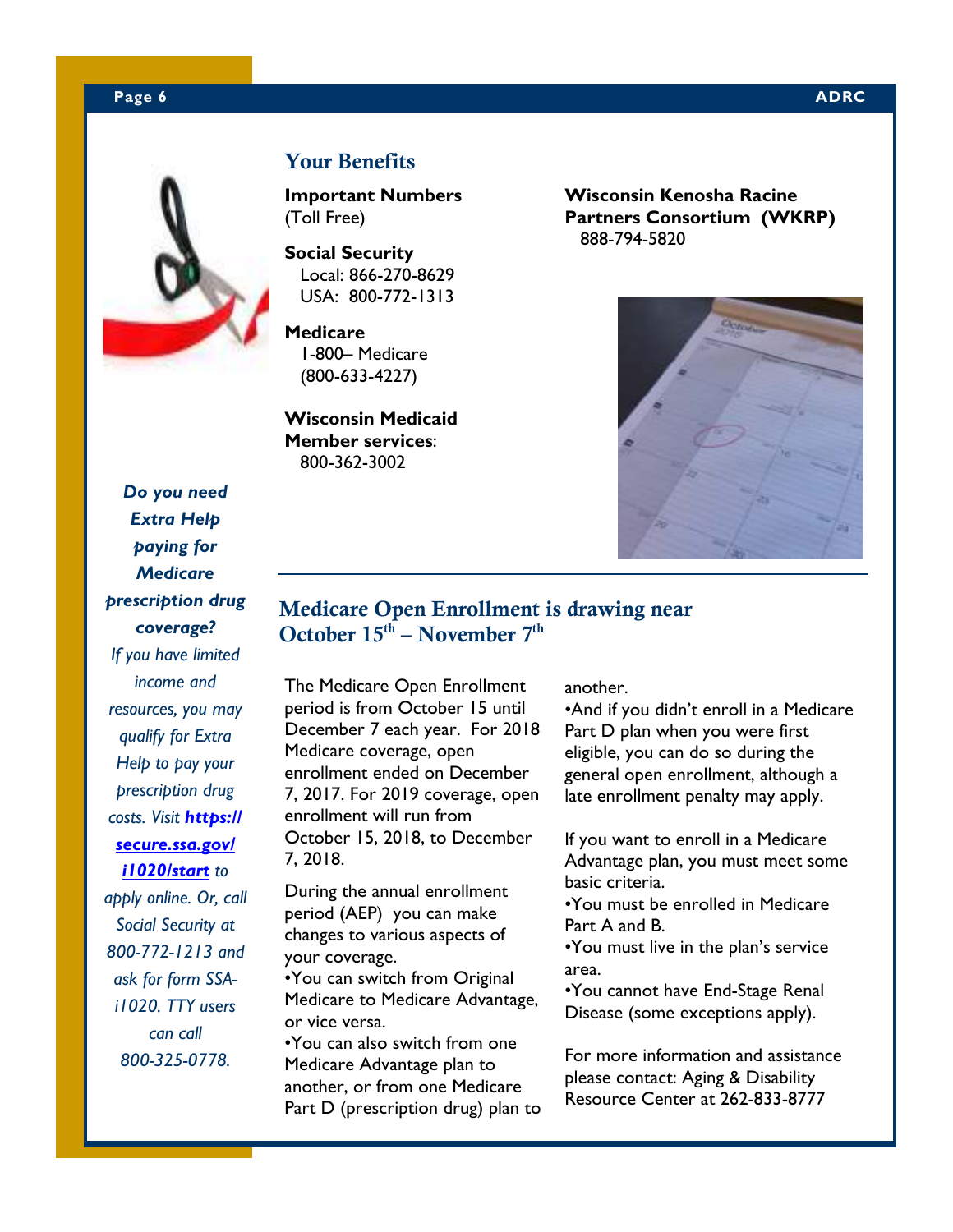#### **Remember, Medicare plans can change each year**

Information from: https:// www.medicare.gov/pubs/pdf/11220- Medicare-Yearly-Review.pdf

Is my plan right for me?

It is always a good idea to look through all the available plans each year to determine if you are in the best possible plan for your needs.

The Medicare program can show you plans in your area that may: Cost less; Cover your drugs; Let you go to the providers you want, like your doctor or pharmacy.

You can also get: An estimate of your out-of-pocket costs; and quality and customer service ratings from current plan members.

#### **Important Medicare dates**

#### **September & October— Review & compare**

Review: Your plan may change. Review any notices from your plan about changes for next year. Compare: Starting in October, use Medicare's Plan Finder to find a plan that meets your needs. Visit the Medicare Plan Finder at Medicare.gov/find-a-plan.

#### **October 15—Open Enrollment begins**

This is the one time of year when ALL people with Medicare can make changes to their health and prescription drug plans for the next year.

Decide: October 15 is the first day you can change your Medicare

coverage for next year.

#### **December 7—Open Enrollment ends**  In most cases,

December 7 is the last day you can change your Medicare coverage for next year. The plan has to get your enrollment request (application) by December 7.

#### **January 1—Coverage begins**

Your new coverage begins January 1 if you switch to a new plan. If you stay with the same plan, any changes to coverage, benefits, or costs for the new year will begin on January 1.

#### **Making changes to your coverage after January 1**

Between January 1–February 14, if you're in a Medicare Advantage Plan (like an HMO or PPO), you can leave your plan and switch to Original Medicare. If you switch to Original Medicare, you'll have until February 14 to also join a Medicare Prescription Drug Plan to add drug coverage. Your coverage will begin the first day of the month after the plan gets your enrollment form. In certain cases, you may be able to make other changes if you qualify for a Special Enrollment Period. Visit Medicare.gov, or call 1-800- MEDICARE (1-800-633-4227) to learn more. TTY users can call 1-877-486-2048.



Are you eligible for help?

*You can get help from your state with paying your Medicare premiums. In some cases, Medicare Savings Programs may also pay Medicare Part A (Hospital Insurance) and Medicare Part B (Medical Insurance) deductibles, coinsurance, and copayments if you meet certain conditions. See the information at: https:// www.dhs.wisconsin .gov/publications/ p1/p10062.pdf or call the ADRC*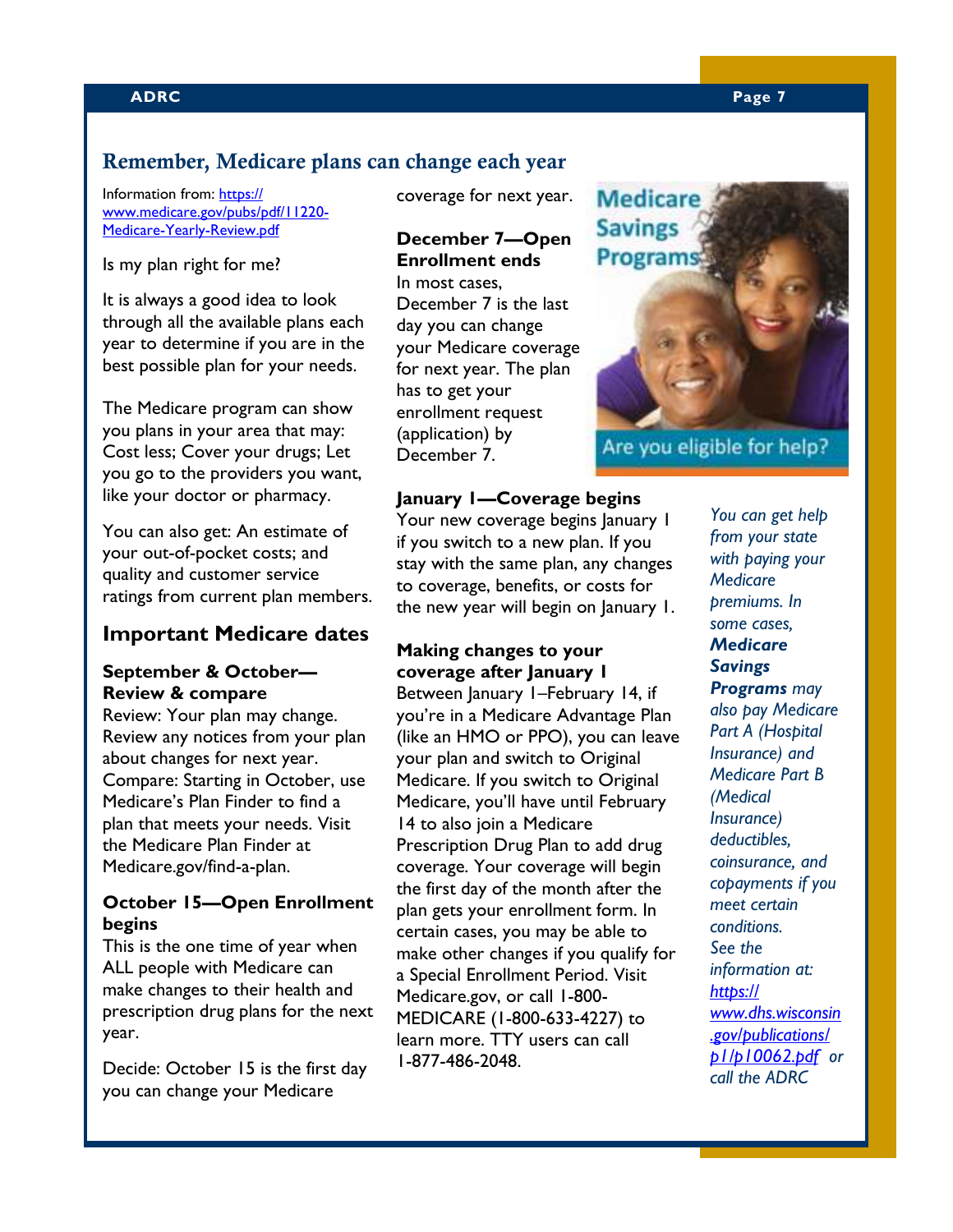#### **Racine County Senior Nutrition Program**

*Call 833-8766 to make a reservation at one of our Dining Sites. Please call before 9:00 a.m. at least one business day in advance.* 

#### **Dining Sites:**

**Burlington Senior Center**  587 E State St, Burlington, Weekdays at Noon

**Lake Oaks Apartments**  1916 S Wisconsin Ave, Racine, Weekdays at Noon

**Lincoln Villas North Apartments**  3919 Ruby Ave, Racine, Weekdays at 11:30 am

#### **Mount Pleasant Place**  5820 Lincoln Village Dr Racine, Weekdays at 11:30 am

**Living Faith Lutheran Church**  2915 Wright Ave, Racine, Weekdays at Noon

**Salvation Army**  1901 Washington Ave, Racine, Weekdays at Noon

**Union Grove Hometown Village**  1415 13th Ave, Union Grove,

Weekdays at 11:30 am

#### **"If you don't vote, you don't count"** *Justin Dart, Disability Advocate*

Information provided by The Wisconsin Disability Vote Coalition which is a project of Disability Rights Wisconsin and the Wisconsin Board for People with Developmental Disabilities.

#### **November 6, 2018 election:**

•You can register to vote online at https://myvote.wi.gov/en-us/ •Or you can register to vote before the election by mail, at your municipal clerk's office, or at your polling place on election day

•Don't forget your Proof of Residence document.

**You must have an acceptable Photo ID to vote.** Find out about the ID you can use at https:// www.bringitwisconsin.com/

- •A free state ID is available from the Department of Motor Vehicles: 608- 266-3491.
- •If you need help getting an ID or getting to the DMV call the ACLU voter helpline at 608-285-2141.

**Can't make it to the polls? Vote absentee**: https://myvote.wi.gov/enus/VoteAbsentee

**Questions?** Call Wisconsin Election Commission at 1-866-VOTE-WIS (866-868-3947), see website https://elections.wi.gov/ or email elections@wi.gov

For help with disability related voting questions or help filing a complaint, call Disability Rights Wisconsin Voter Hotline: 844-347-8683



You can find the menus for coming months in your local newspaper, or online at: www.adrc. racinecounty. com

**Menus**: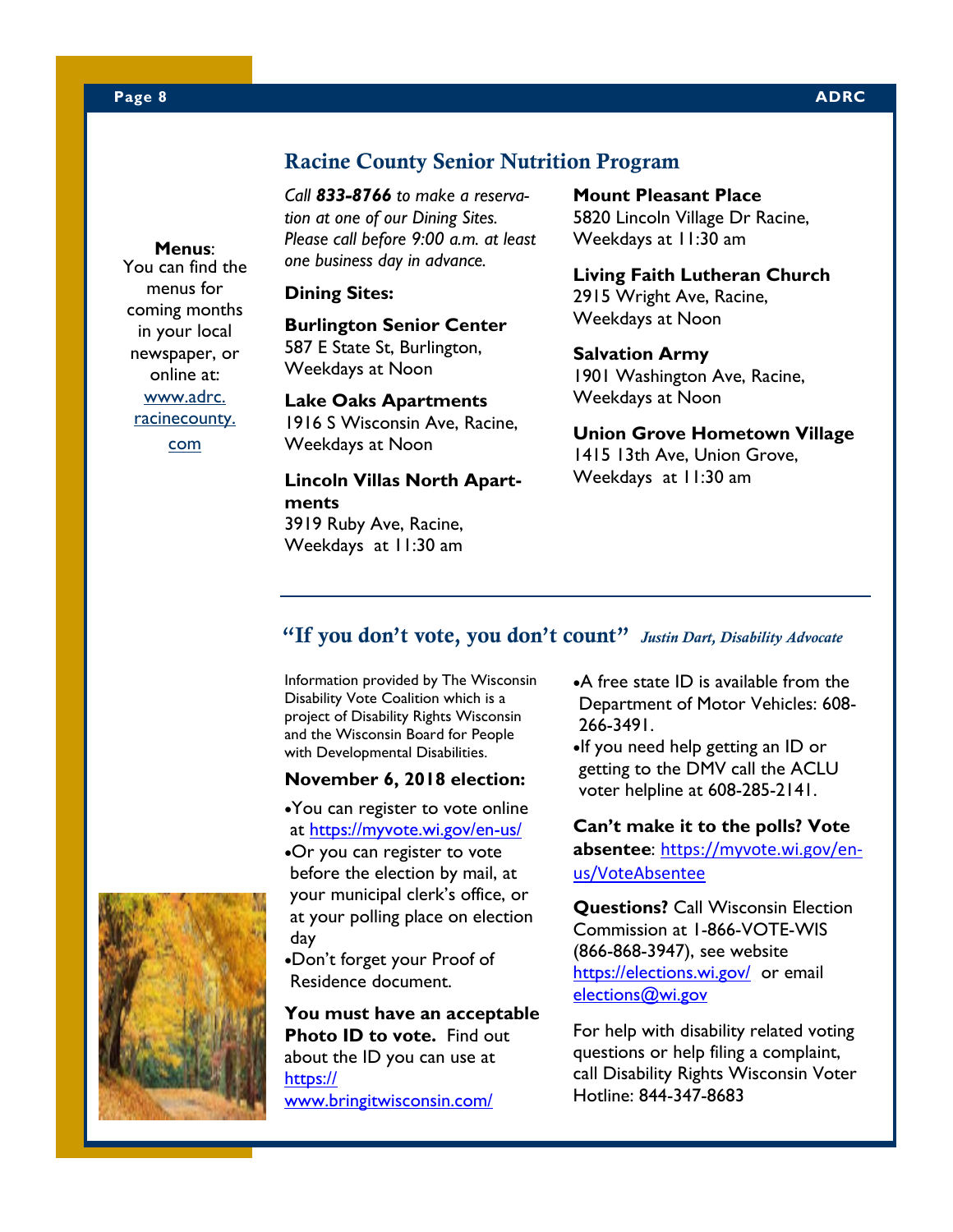#### **ADRC Page 9**

#### **The Best Fruits and Veggies to Eat This Fall**

The list begins with:

**Apples** - These sweet, crunchy fall favorites are packed with antioxidants. Choose from over 7,500 different types.

**Beets** – Available year-round, but beets are at their best in the Fall. Besides the familiar reddishpurple color, you can also find golden, white, and even multicolored beets. When shopping, look for firm, smooth bulbs and (if attached) bright, crisp greens.

**Brussels Sprouts and Cabbage** – Packed with vitamins A and C, cabbage and its mini-me, Brussels sprouts, boast high concentrations of cancer-fighting glucosinolates (which also lend these veggies their distinct flavor).

**Cranberries** – Between the size of a blueberry and a grape, cranberries taste their best October through November. Only 5 % actually make it to the fresh produce section (the other 95 % are dried, canned, or turned into juice).

**Rutabagas and Turnips** – These root veggies aren't winning any beauty pageants with their bulbous shape, but what they lack in looks they make up for in nutrition. The turnip greens are a source of calcium, and one cup of raw rutabaga offers a respectable three grams of fiber.

#### **Recipe for You**

**Healthy and Delicious Southern Turnip Greens** 

Ingredients: 1 (14 oz.) can chicken broth ¼ teaspoon ground black pepper  $1\frac{1}{2}$  cups water 1 pound turnip greens, chopped 3 tablespoons extra-virgin olive oil  $\frac{1}{2}$  teaspoon white sugar ½ teaspoon salt

Bring chicken broth, water, oil, salt and pepper to a boil in a stockpot. Add turnip greens and sugar and return to a boil; reduce heat to medium-low and simmer, stirring every 15 minutes, until greens are tender, at least 30 minutes or up to 2 hours.

Of course: Traditional seasonings for southern greens are bacon grease or ham. This healthier version is a

delicious alternative. Serve as-is or with sautéed bell peppers, onion, and garlic.



*ADRC Connections is published Quarterly. If you have questions or concerns you would like to see addressed in the ADRC News please call us at 262-833-8777 or email: adrc@racine county.com* 

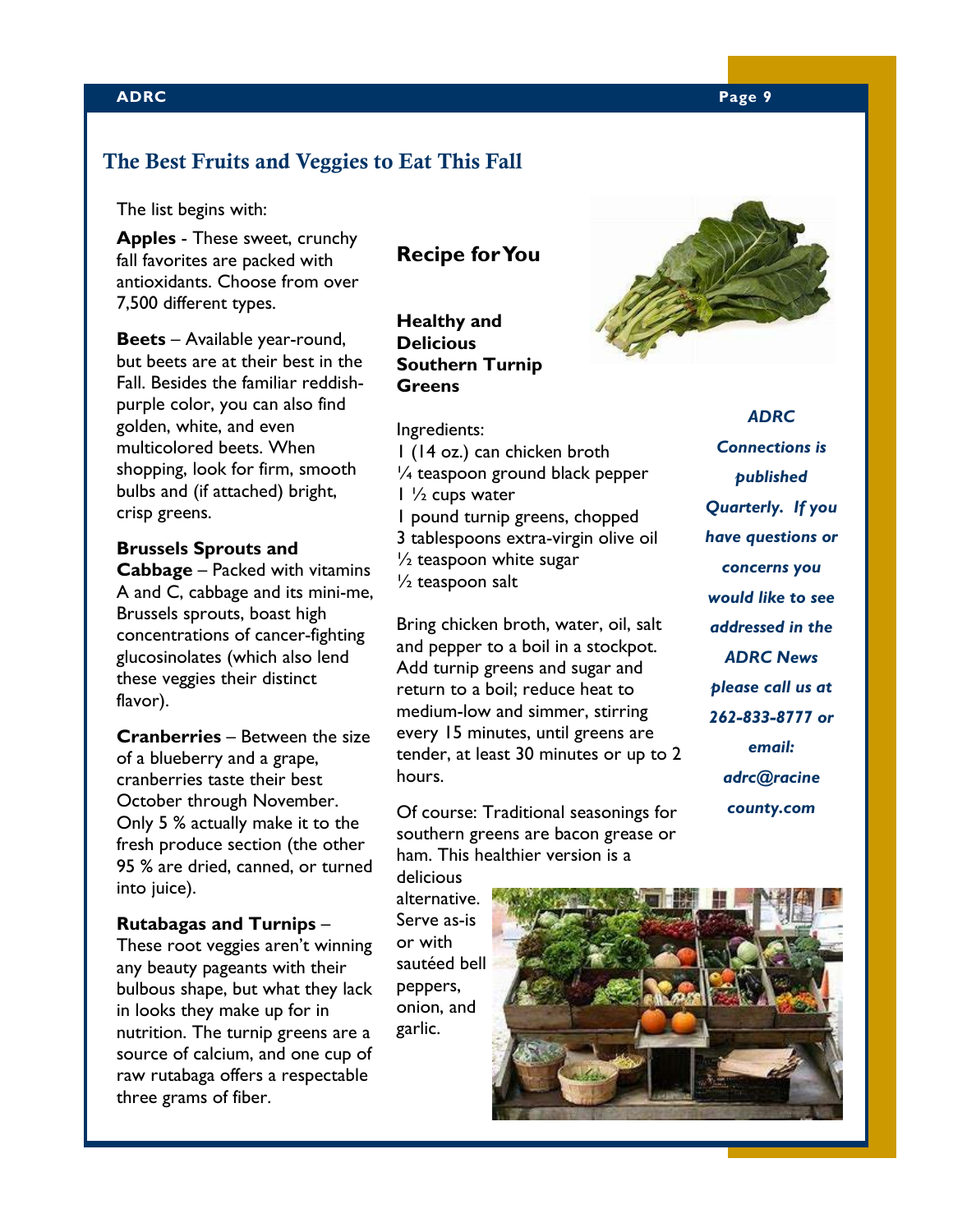#### *Continued from page 5*

would not have gained any other way including: Sense of purpose; Chance to "give back" to a loved one; Opportunity to understand life more deeply; Education in many ways you never expected.

Do you meet the needs of a parent or parents who can no longer do so for themselves? Do you have an adult son or daughter who needs your assistance because of a birth condition or an illness or accident any time in life? Has your spouse lost the ability to make decisions for himor herself and participate in household responsibilities? Do you feel swamped in paperwork related to a relative's financial and medical affairs? You are a family caregiver.

#### *May I have… Serenity to accept the things I cannot change, Courage to change the things I can, and Wisdom to know the difference.*



November is Family Caregiver Month. Join us as we celebrate and show appreciation for all you do, but truly, do remember to celebrate and care for yourself as well, all year long.

#### **Support Groups for Family Caregivers**

#### **First Thursday 10:30 am-12 Noon Alzheimer's Association Group**

*For Families Dealing with Alzheimer's and other Dementias*  Bethania Lutheran Church 4120 Wright Ave (enter at back of bldg)

**Sept 6 Oct 4 Nov 1** 

**First Friday 12 Noon-1pm**  "*Caregiver Connection"* **Telephone Group**  Call 262-833-8762 to pre-register

#### **Sept 7 Oct 5 Nov 2**

#### **Third Tuesday 1:30-3:00 pm**

Yorkville United Methodist Church 17645 Old Yorkville Rd. (3 Miles West of I-94, Just north of Highway 20)

**Sept 18 Oct 16 Nov 20** 

#### **Second Saturday 10:30 am–12 Noon**

Living Faith Lutheran Church 2915 Wright Ave Enter at back of building (on South side)

**Sept 8 Oct 13 Nov 10** 

#### **Third Wednesday 1:30-3:00 pm**

Cross Lutheran Church 126 Chapel Ter, Burlington

#### **Sept 19 Oct 17 Nov 21**

**Second Thursday 6:00-7:30 pm Alzheimer's Association Group**  *For Families Dealing with Alzheimer's and other Dementias*  Bethania Lutheran Church 4120 Wright Ave (enter at back of bldg)

**Sept 23 Oct 11 Nov 8**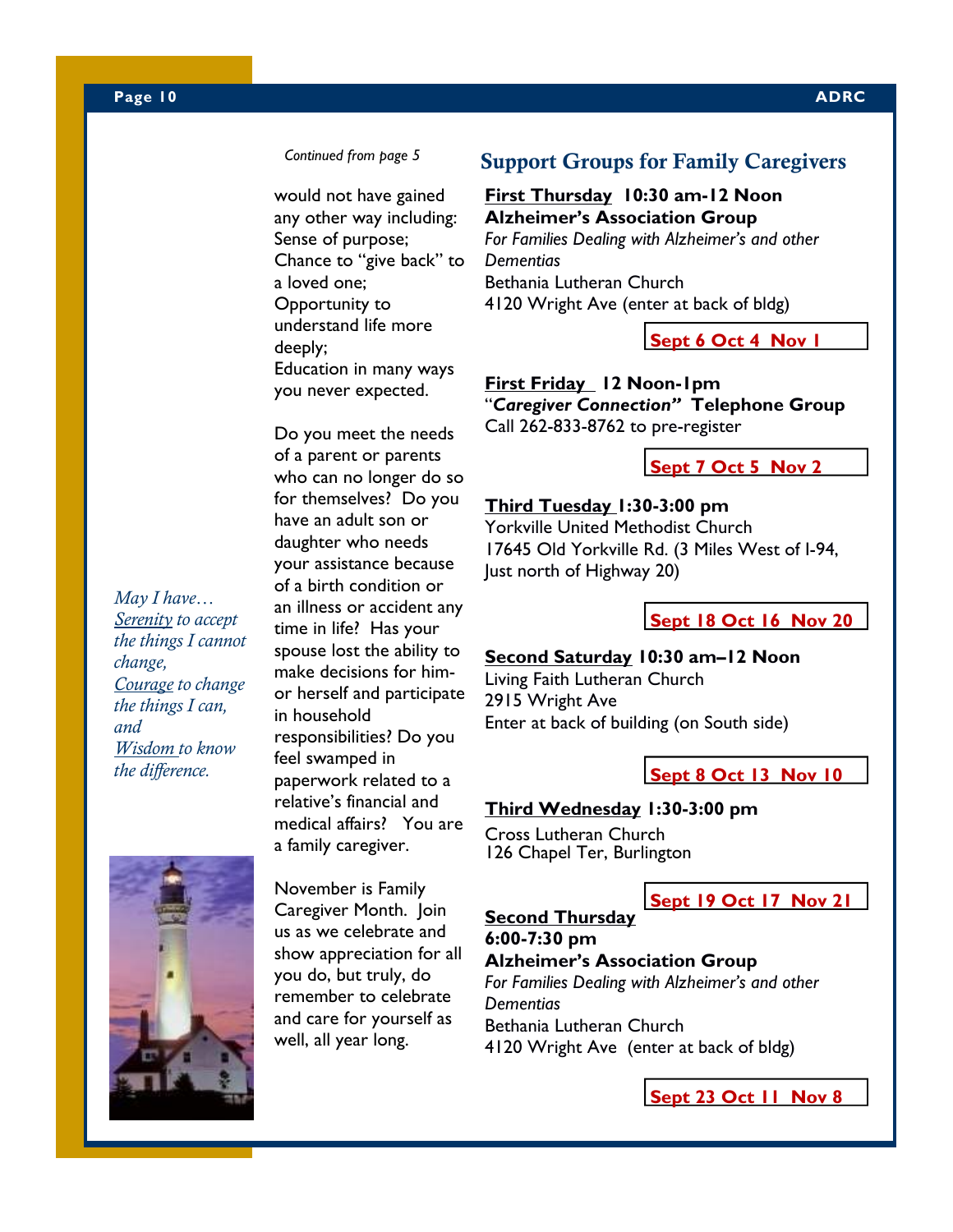#### **Page 11**

#### **What is a Sip & Swipe Café® ?**

...It's a place where older adults can get free self-paced lessons on how to use a tablet.

**The program covers:** Basics of a tablet — Searching the Internet — Email — And more.

Learners read on-screen instructions and learn at their own pace. Coaches are there to encourage learners and answer questions. **And we are looking for coaches!**

**Volunteer Coaches are needed for our Sip & Swipe Café® Tablet Training Program!** Call about

potential cafés scheduled, and know that with more volunteers, we can offer more classes! If

would like to help older adults then volunteering as a Sip & Swipe coach is for you!



you are familiar with a tablet and learn about this neat technology,

*For more information on Sip & Swipe and how to become a volunteer coach, or for Information on Music and Memory, please call Elizabeth at the Aging and Disability Resource Center of Racine County, at 262-833-8762. elizabeth.trudeau @racinecounty. com* 

#### **What is Music and Memory?**

Music & Memory is a program for people with Alzheimer's (or other forms of dementia) and their caregivers. The caregiver-directed, in-home program is designed to help find renewed joy in life through musical favorites. Our team is trained to develop personalized playlists, using iPods. We provide training on use of the iPod and ongoing technical and musical support.

There are several wonderful things that personalized music can do! Beloved music can help to reduce depression and anxiety and can also moderate pain.

Musical favorites can tap deep memories and can improve quality of life.

Participants are happier, more social, and more receptive to care.

Personalized music can help reduce

reliance on anti-psychotic, antidepressant, and pain medications.

This program does not utilize music therapy. As per the American Music Therapy Association website, "Music Therapy is the clinical and evidence-based use of music interventions to accomplish individualized goals within a therapeutic relationship by a credentialed professional who has completed an approved music therapy program." The Music and Memory program uses personalized music to enhance quality of life.